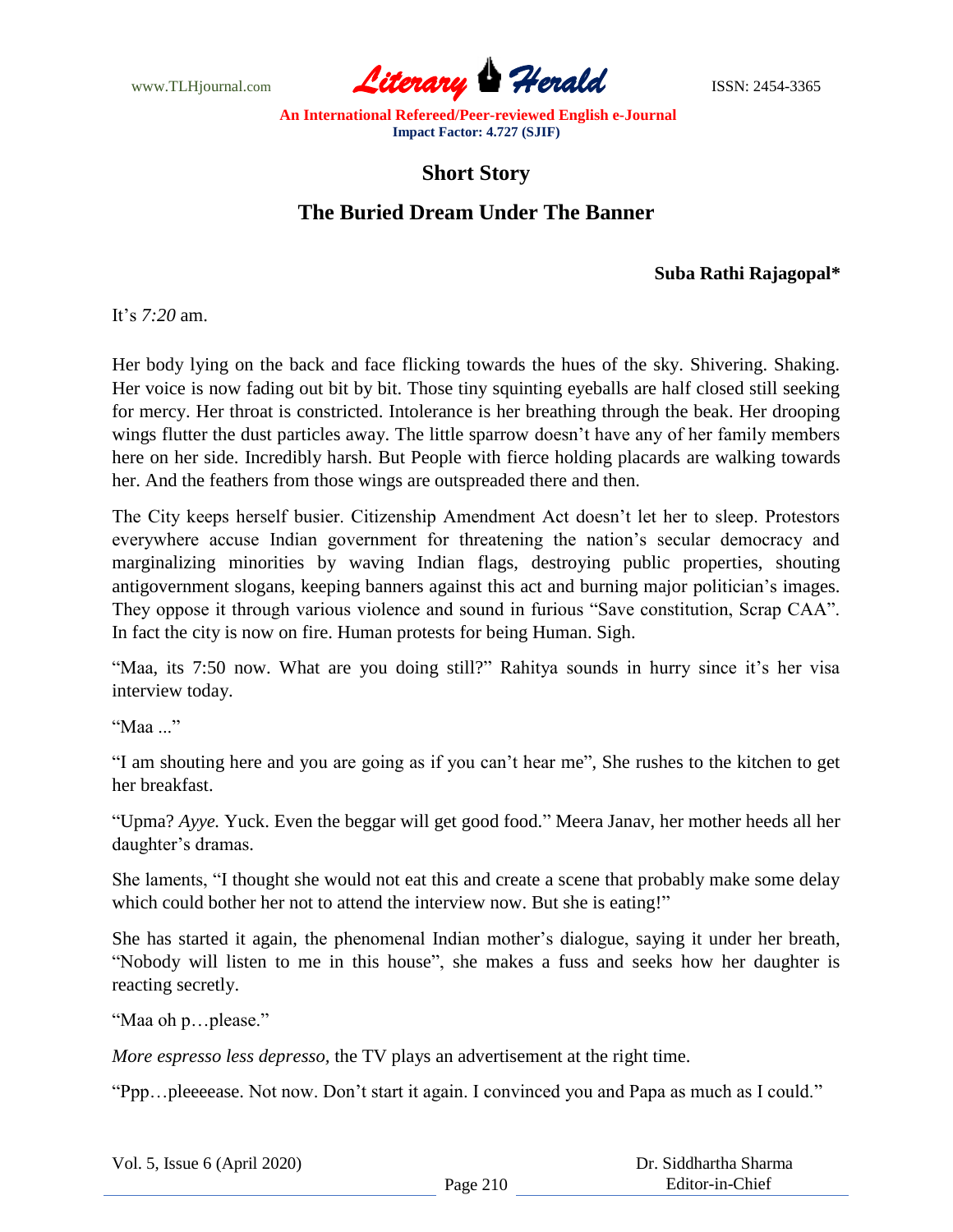

…

"Maa… I want just a cup of coffee again please! " she exhorts Meera and makes her face the cutest with her teeth biting the lower lip.

"What will I do Maa? I have got the slot for today's date. And luckily I got it earlier. I am happy in that way. I cannot skip that now. They will not wait for me. Please Maa. Don't be worried. I should attend the interview with all positive spirit."

…

"Maa… I am talking to you and see, you are not listening me now! You Hitler."

"Here it is. Coffee!" Meera still remains zipped.

By tweaking Meera's nose and saying prepare the best lunch for me, she manages her temper.

"Good Amma. Smile now!" Pulling her cheeks both sides, she plays still like an innocent child.

And we know that Mothers can fake their smile better for their children.

Rahitya Janav who is just twenty years old, has finished her under grade in Geography. She wants to pursue her higher studies in a reputed institution. She has chosen one of the rarest courses, Geophysics. Apart from IITs in India, only few Universities offer this course which is integrated for five years. She opts for the foreign universities. After many tryouts, she has got an opportunity to pursue it in the University of Texas at EI Paso. Her relatives and all the other family members are praising her for being more studious. But not her mother. She is not happy with this decision nevertheless she stops her doing. Being a single child is the hardest as much as it's bliss. Her father Janav lets her to do all the things she wish to. He supports her every single time when her mother creates a dilemma.

Wrrroom wroom…

She starts off her scooter since she is getting late. The fuel meter in the digital meter starts blinking. Reserved.

"Oops. These all happens now only. Because of you it is", She points her mother.

"What did I do? This happens due to the fate."

"Fate does not draw my daughter's destiny. Only she can paint it as she wants", Janav glorifies his daughter, just arrives back from the temple.

"Phoooooww…" she has felt the caress when he smears bhasma on her forehead.

"The path is wide opened for you", his precept fingers direct her to the awaiting doorway.

"Petrol then?" Meera's strained voice is not dismaying her now.

|  | Vol. 5, Issue 6 (April 2020) |  |  |
|--|------------------------------|--|--|
|--|------------------------------|--|--|

 Dr. Siddhartha Sharma Editor-in-Chief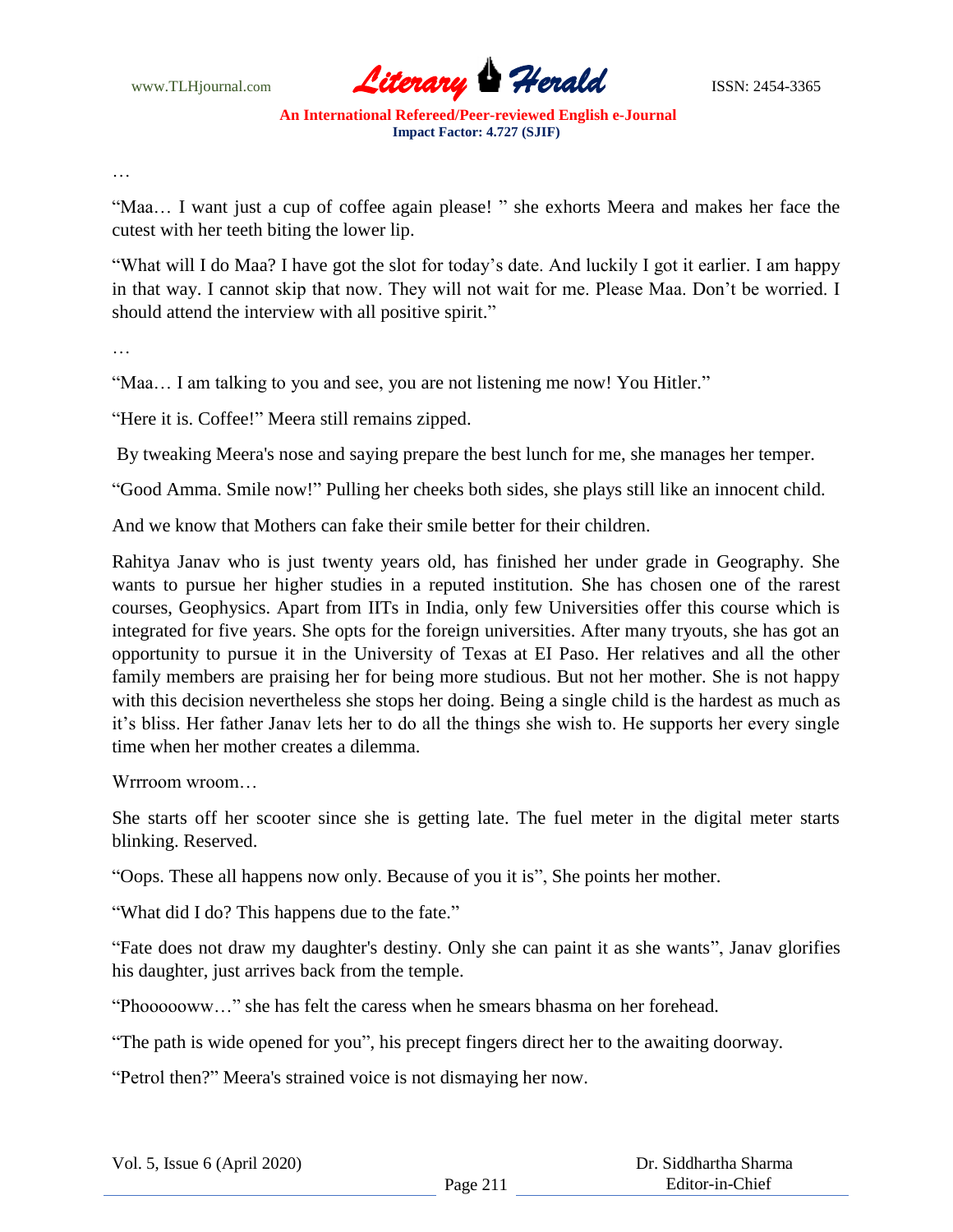

"I will fill it on the way... Bye Maa. Bye Papa."

She wanes and passes from their sight into the smog.

"She should return back soon, *Ente eeshwara!*" With folded hands, standing up in front of the Pooja room, Meera implores god; apprehensive; to her consternation Protest burns her heart now lively.

## *Red signal.*

Rahitya puts the scooty off with a little jerk.

58 seconds...

57 seconds... 56

Her exasperating eyes bounce into the watch. It's 8: 10.

"Error 404. Democracy Not Found", "We oppose CAA". "Error 404. Humanity is Not Found. We oppose CAA", to her left, students from the Engineering College blast into rage.

She rolls an inch back to get the clear picture. "Are they really raising their voice against this government?" She is astonished seeing an amped up crowd. She heads up slightly to see them. The huge marriage banner engraving the entire family faces added with some politicos; that ties from its up on the grossest iron gate of the nearest marriage hall, switches up and down, is concealing her.

"People at my age are more courageous. They do act as the part of this protest. But my Maa treating me like a kiddoo here, Pch!" She deems it. "Whatever! I should not think about this now." Her mind doesn't want to react or think any of these things now. It soothes her. It is mad keen on getting Visa and only screens how she will be sitting in front of the interviewer and how to respond them. Growing as an adult, obliviously narrow us to think about only us.

Her fingers tap the accelerator like blazes.

5 seconds.

*She stares something in that marriage banner subconsciously and smiles.*

2 seconds.

"I think… People not at all want to live in this country yet", her mind yelling at the huge rush in the consular office.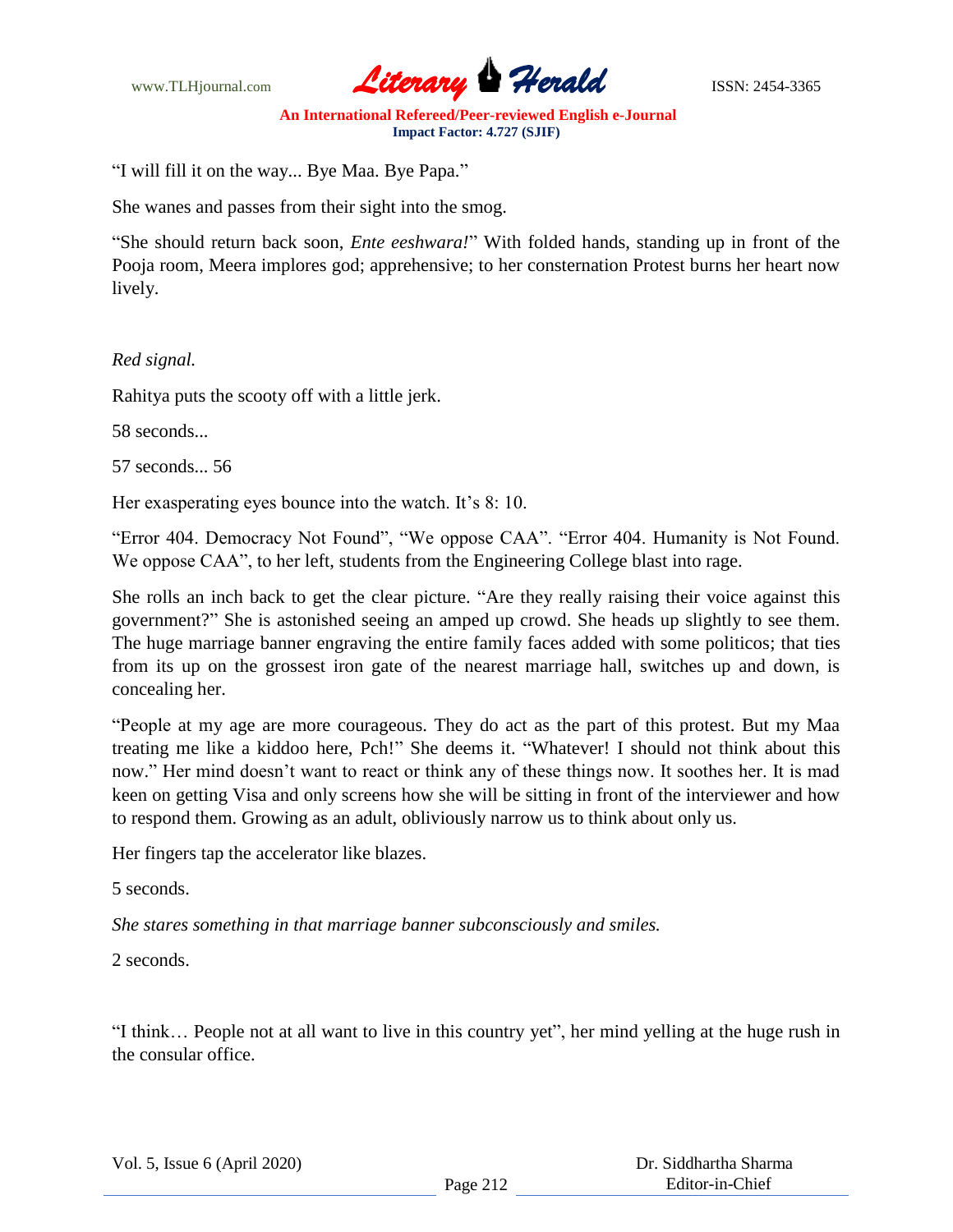

"Mam… Have you done with your checking?" An instructor asks her to be ready with the essential documents like her I-20, all academic documents, proficiency certificate, SEVIS paid receipt, CA report, Bank statements etc. to get F1 Visa.

"Mam please do remove your watch and keep it in your file. Do you have your mobile? The instructor queries."

"No. I don't have. Thank you." She has replied with a trace of nervous.

Entering in to the first phase of the building, people stand in two queues. She observes the twelve to fourteen Chambers; the interviewer in the first chamber has denied the man's visa who wants to visit US to guide his friend with vastu details for his newly built home. The tall woman with high pony tail, stands third in front, keeps checking her documents again and again. The young handsome tall guy before her adjusts his sleeve often is unease.

After elapsing 45 minutes, the security has now assigned her to the second chamber of left corridor to stand behind the yellow marked line. The person leaves with the big thank you to the interviewer. The interviewer nods his head towards Rahitya.

"Hello", the interviewer greets her with a smile.

"Hi. Good morning", she is toned with low pitch.

"Hey please come little closer to the mike. You aren't audible", the interviewer remarks.

"Su're sir' ".

"What's the purpose of your visit to US? Why did you choose US specifically?" the interviewer begins with the basic questions.

"I want to pursue higher studies in a reputed institution. My course is one among those rarest. So yeah. I chose it. And after finishing the course, I will be back to India", she assures.

"Geophysics?" his extensive eyes shrink his forehead.

"Yeah sir'".

"Good choice".

"By the way, why don't you work there, why do you want to come back to your country? Is there any particular reason?"

"I wish to explore something new to break my comfort zone and I thought what if I am also the one who is the reason for degrading the Indian economy. That's why I wish to come back", she demonstrates with her certainty.

"Good."

…

Vol. 5, Issue 6 (April 2020)

 Dr. Siddhartha Sharma Editor-in-Chief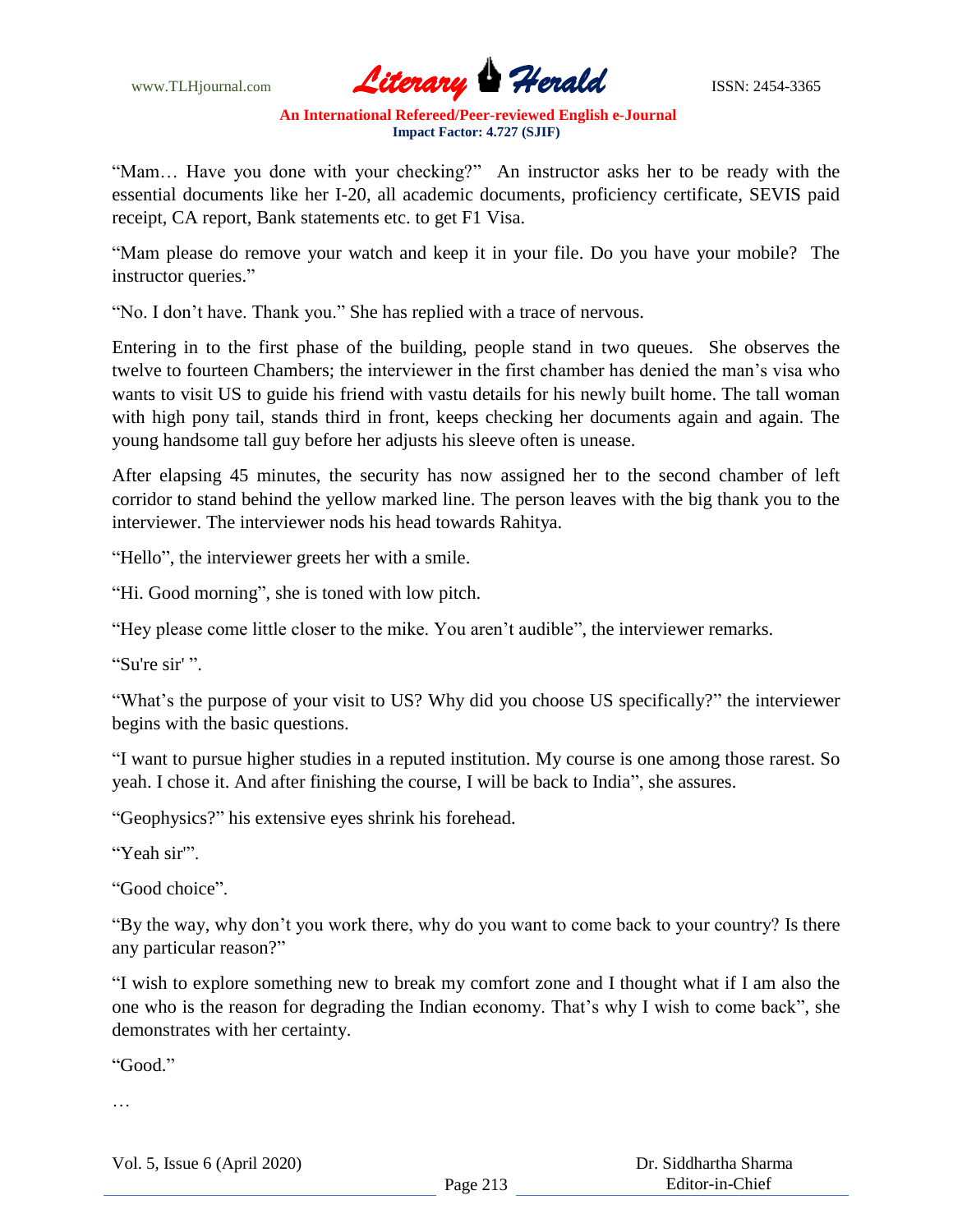

"And…Congratulations! It's approved", He smizes that says ' Our country needs you'.

"Thank you so much sir'", her legs are not on the floor now. Irresistible.

The final interview is done just in two minutes. And she wonders that her VISA is confirmed.

She flies to the parking area, picks her phone up and dials her mother.

"Maa. It's all done. Visa is approved. I am coming back". Her overwhelming happiness vibe even passes to the man and brings smile on his face, crosses her in a while who has been stood in the queue, adjusted his sleeve often.

"*Ithrem neram kondo*?" Meera utters in awe, broadening her brows.

"It's good. And dear, I know that you will get on. Come home soon. "

"Yeah Maa. I will be there."

"She has got it Janav…"

"Maa..."

She hears her Maa whispering to her Papa.

Hangs up.

Girrrrrr…

"What's this feel? Why do I feel like am gonna miss everything? Why can't I celebrate my success? This is probably the first time I am going away from my family. I should not be too sensitive. I don't have any clue that how I am going to handle all the things. I don't know how I will endure all things. Gosh. *Ayyo kadavuleh!* It is really scary. Hope My instinct will drive me to the best."

Her mind pricks her with some sudden thoughts. The most dangerous conversation is having an intimate conversation with oneself. She has been thinking all over her ride which cannot change her life pattern now.

"Watching YouTube about US settled Indian students often wonders me. How they can even afford a car with in few months. I should join as a Research Assistant first with the concerned professor. Everything will be fine then. It will be a new exposure. As soon as I get paid Research Assistantship I should try to repay my loan. I should not return as a burden to Maa and Papa. I have only 13 days to go. I should buy sufficient things. Shop more. Ugh. What is this? This makes my spine down. Seems huge responsibility. But I really wanted this only. Become my own. And it happens. I have to spend more and more time with Maa and Papa. I can do Video call but how can I feel their presence near me. How can I kiss my Maa? Do I really need this? Do I have to go long from them?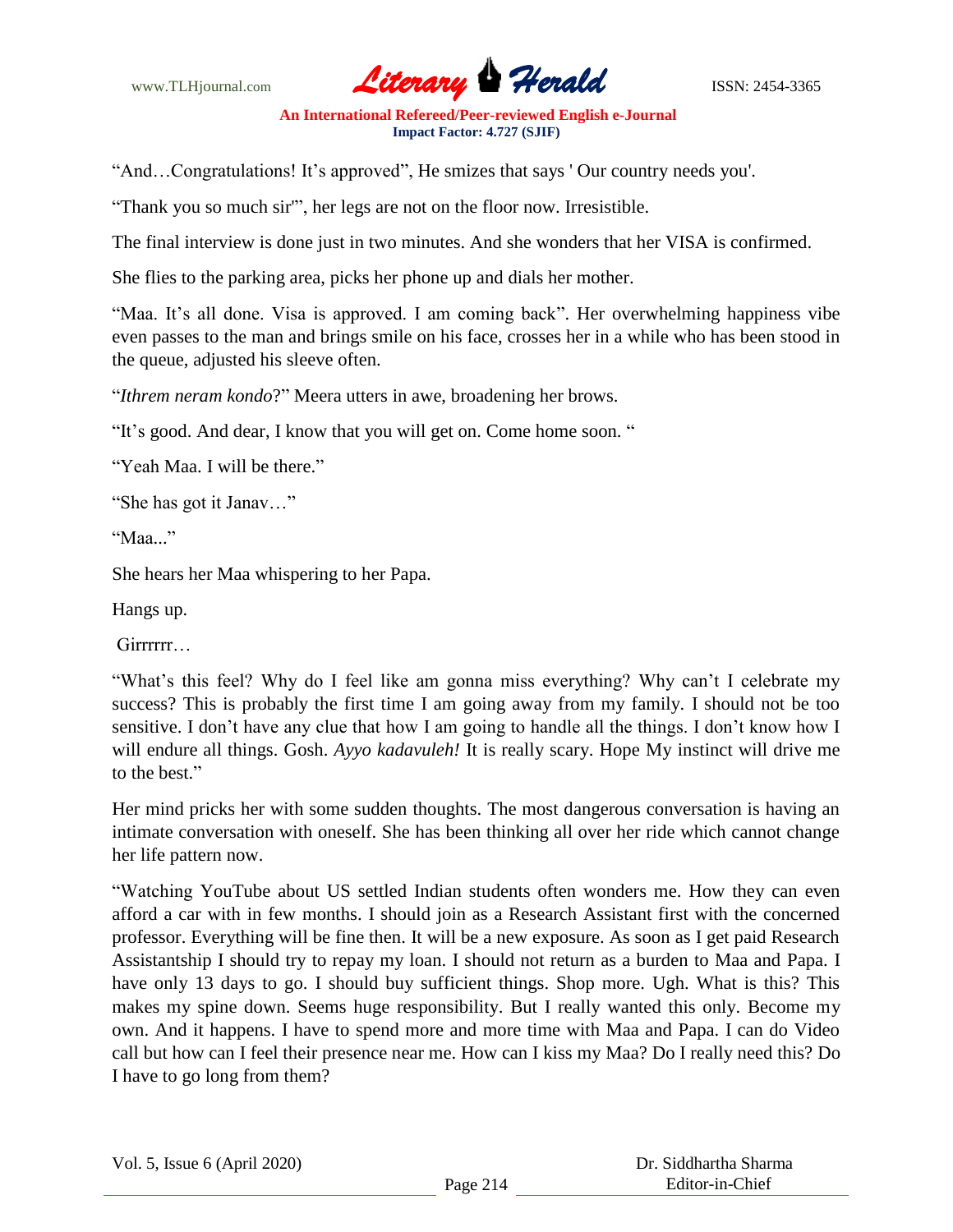

Oh No. Big no. I should think like an adult. I should not think like these. But after all I am a human being. How can I dumb my emotions! This lets me down. Making me so emotional."

Tears blurring her eyes.

"Error 404, Democracy Not Found. Error 404, humanity Not Found. We oppose Citizenship amendment act 2019", the reverberation bashes her back to the present.

It's *10:20am*.

The sun begins strengthening his rays. The breeze is hot that the solar intensity stings skins. The horn sounds of the vehicles like the buzzing bees around ear, add possible pressure to the people. There are fresh faces. There are rich faces. There are some brooding faces. There are some sleeping faces. Their hunting eyes do have the stamina to work for the whole day. But no faces hold a happiness on it. Except the woman. She is clasping her hands, tilting on her husband's shoulder, seems much happier on the fabricated banner of life insurance which is printed the statement, " *Because your happiness lies in the prosperity of your family*."

May be.

"Oh no. What's that?" She stumbles.

Crash!

Microseconds.

"Error 404, Democracy Not Found. Error 404, humanity Not Found. We oppose Citizenship amendment act 2019", the sound is now stopped. The courageous people run to the other side of the road. The lorry has just now thrown her over the water tank to the left of the Engineering College.

Her body is lifeless beneath the *huge banner*. The lorry driver hastes and takes off that covers her body. She is immobilized. Frozen. Her ingenuous agro eyes gone over with "*Why did you do this to me?*" contemplating the lorry driver. The words she wants to voice struggled indoors in her mouth. Tears trickles from her eyes down on the cheeks. The strong smell of her spouting fresh blood fusing in to the air seep into one's nose. Ladybug boasts in her wounds, sound off how virulent it is. Her darkest black hair is scattered in many places and stained with dried blood.

Curious on Lookers. Cruel yet disheartened. Surprisingly, a tough and stern looking young age man with steaks of greyish hair and teary eyes weeping silently and hide his sorrows by backfacing the crowd that is the queue man who adjusted his sleeve often.

*Whaaaaaaaah whaaaaaaaah whaaaaaaaah whaaaaaaaah.*

|  |  |  |  |  | Vol. 5, Issue 6 (April 2020) |
|--|--|--|--|--|------------------------------|
|--|--|--|--|--|------------------------------|

| Dr. Siddhartha Sharma |
|-----------------------|
| Editor-in-Chief       |